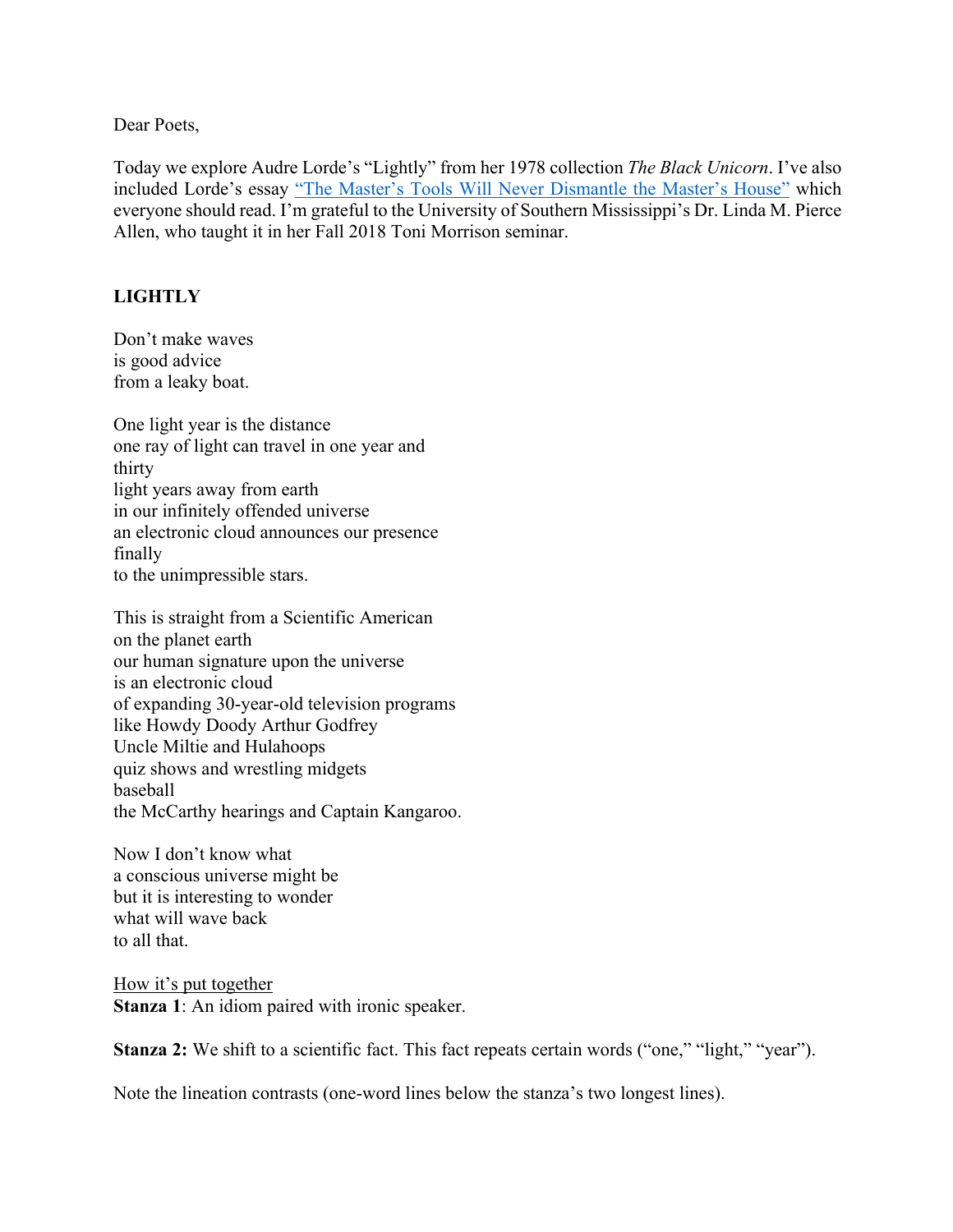In Lorde's poem, the universe takes offense at our presence (the electronic cloud we've delegated as our representative).

Adverb: "infinitely" . . . this has a solid tie to "universe" (infinite universe, infinite cosmos, to infinity and beyond). **BUT** the adjective that's sandwiched between "infinitely" and "universe" ("offended") changes the stanza's tonal game quite a bit.

Closing adjective: "unimpressible" . . . this raises the question, which is worse regarding humanity's ego: cosmic offenses or failure to impress the cosmic?

**Stanza 3**: Source of the fact listed.

Repetition of "electronic cloud" (from Stanza Two).

Carry-over of "30" (from spelled to numeric).

List of television programs/pop-culture fads/history.

Among the list: a string of iambs (six in a row), "Howdy Doody Arthur Godfrey / Uncle Miltie."

Note the repeated "d" and "y" letters, plus the long "E" sounds. This is impeccable.

One-word line (penultimate line).

Final line: end-word has the -oo, same as the -oo end-word three lines above. (Hulahoops . . . Captain Kangaroo). Don't forget the Doody.

**Stanza 4**: Rhetorical turn with "Now I don't know . . ."

I admire the sonic effects of "conscious universe." Lorde's word choices not only provide alliterative intimacy, they pair the short-u vowel of *conscious* with the long-U of *universe*. Sidenote: I would so name my podcast on alien-life searches *The Long U of Universe* if I had a pod to cast.

While not as intimate, "wonder / what will wave" provides additional alliteration. Think of alliterative intimacy as how letters inside the words are behaving, as opposed to letters at the front of the words.

Lorde imbues her universe with the ability to make a human gesture ("wave back").

Rather than re-use "electronic cloud," Lorde condenses thirty years of cultural/historical noise to "all that."

**Punctuation**: Did you notice it's a four-sentence poem? One sentence per stanza, the comma on hiatus. This is a good example of lineation's extreme contrasts performing a poetry sleight-ofhand, Lorde's density distilled to four periods and the words in-between.